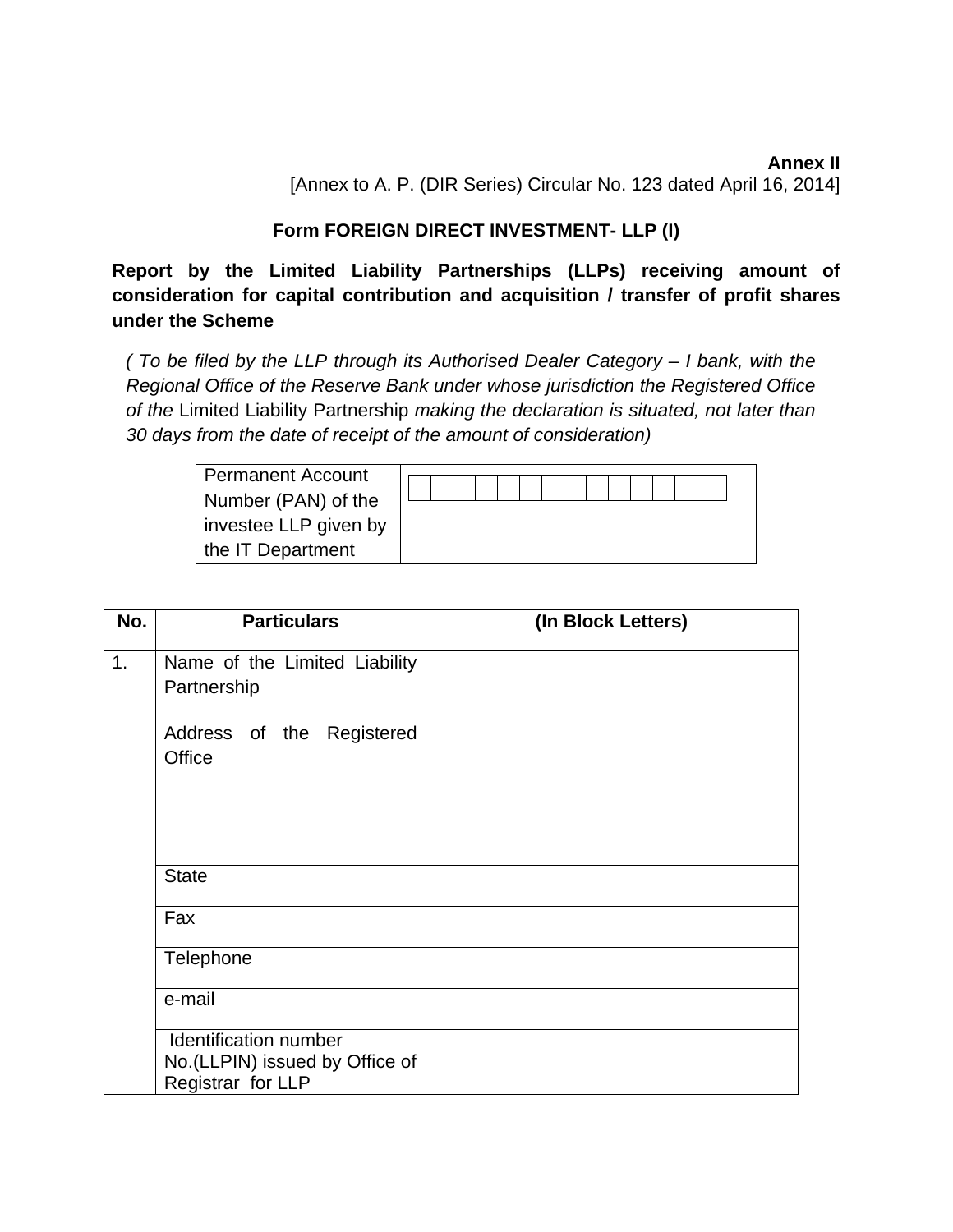|                | Date of Registration                                                 |                                          |
|----------------|----------------------------------------------------------------------|------------------------------------------|
|                | Whether existing LLP or new                                          | Existing LLP / New LLP                   |
|                | <b>LLP</b>                                                           |                                          |
|                |                                                                      | (strike off whichever is not applicable) |
|                | lf<br>LLP,<br>existing<br>give                                       |                                          |
|                | registration number allotted by<br>RBI for FDI, if any               |                                          |
|                |                                                                      |                                          |
| $\overline{2}$ | Details of the foreign investor                                      |                                          |
|                | Name                                                                 |                                          |
|                |                                                                      |                                          |
|                |                                                                      |                                          |
|                | <b>Designated Partner</b>                                            |                                          |
|                | Identification No. (DPIN):                                           |                                          |
|                | <b>Address</b>                                                       |                                          |
|                |                                                                      |                                          |
|                |                                                                      |                                          |
|                | Country                                                              |                                          |
|                |                                                                      |                                          |
|                |                                                                      |                                          |
|                | Constitution / Nature of the<br>investing Entity                     |                                          |
|                |                                                                      |                                          |
|                | [Specify whether                                                     |                                          |
|                | 1. Individual<br><b>LLP</b><br>2.                                    |                                          |
|                | Company<br>3.                                                        |                                          |
|                | <b>Foreign Trust</b><br>4.                                           |                                          |
|                | <b>Private Equity Fund</b><br>5.<br><b>Pension / Provident</b><br>6. |                                          |
|                | Fund                                                                 |                                          |
|                | Sovereign Wealth Fund<br>7.<br>$(SWF)^1$                             |                                          |
|                | Partnership /<br>8.                                                  |                                          |

<span id="page-1-0"></span> $1$  SWF means a Government investment vehicle which is funded by foreign exchange assets, and which manages those assets separately from the official reserves of the monetary authorities.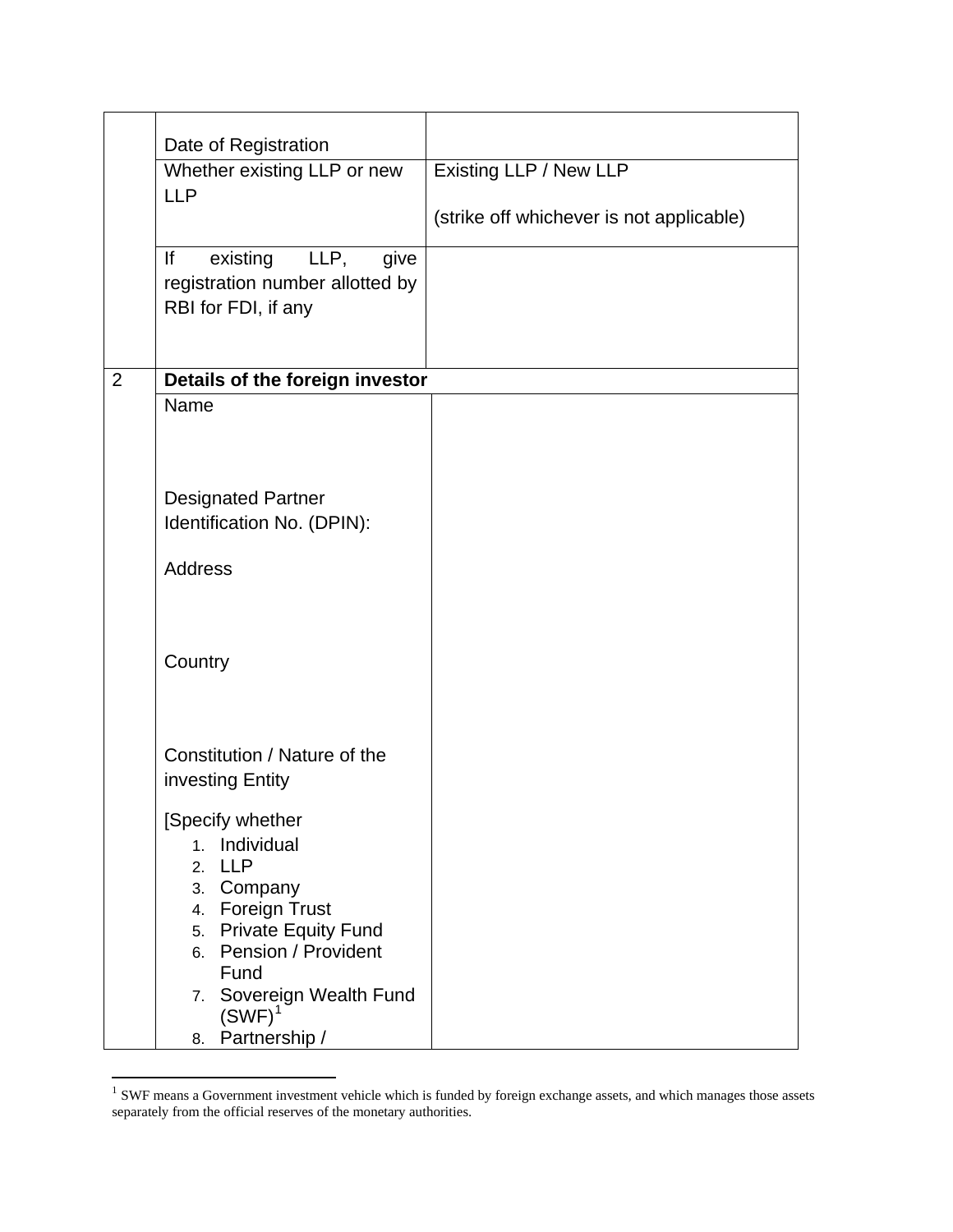|               | Proprietorship Firm<br><b>Financial Institution</b><br>9.<br>10. NRIS / PIO<br>11. Others (please specify)]                                |                     |                  |
|---------------|--------------------------------------------------------------------------------------------------------------------------------------------|---------------------|------------------|
| 3.            | Date of receipt of funds                                                                                                                   |                     |                  |
| 4.            | Amount                                                                                                                                     | In foreign currency | In Indian Rupees |
| 5.            | Activity of the LLP                                                                                                                        |                     |                  |
| i)            | Description of the main<br>business activity                                                                                               |                     |                  |
|               | NIC Code                                                                                                                                   |                     |                  |
| $\mathsf{ii}$ | It is confirmed that 100% FDI<br>is allowed under automatic<br>route as per FDI policy without<br>any FDI-linked performance<br>conditions |                     | Yes/No           |
| iii)          | <b>Details</b><br><b>of</b><br>Government<br>Approval (ref. no. of approval<br>letter and date)                                            |                     |                  |
| 6.            | Name of the AD bank through<br>whom the remittance is<br>received                                                                          |                     |                  |
| 7.            | Address of the AD bank                                                                                                                     |                     |                  |

Note: A Copy of the Government Approval, KYC, FIRC evidencing the receipt of consideration for capital contribution and acquisition / transfer of profit shares, and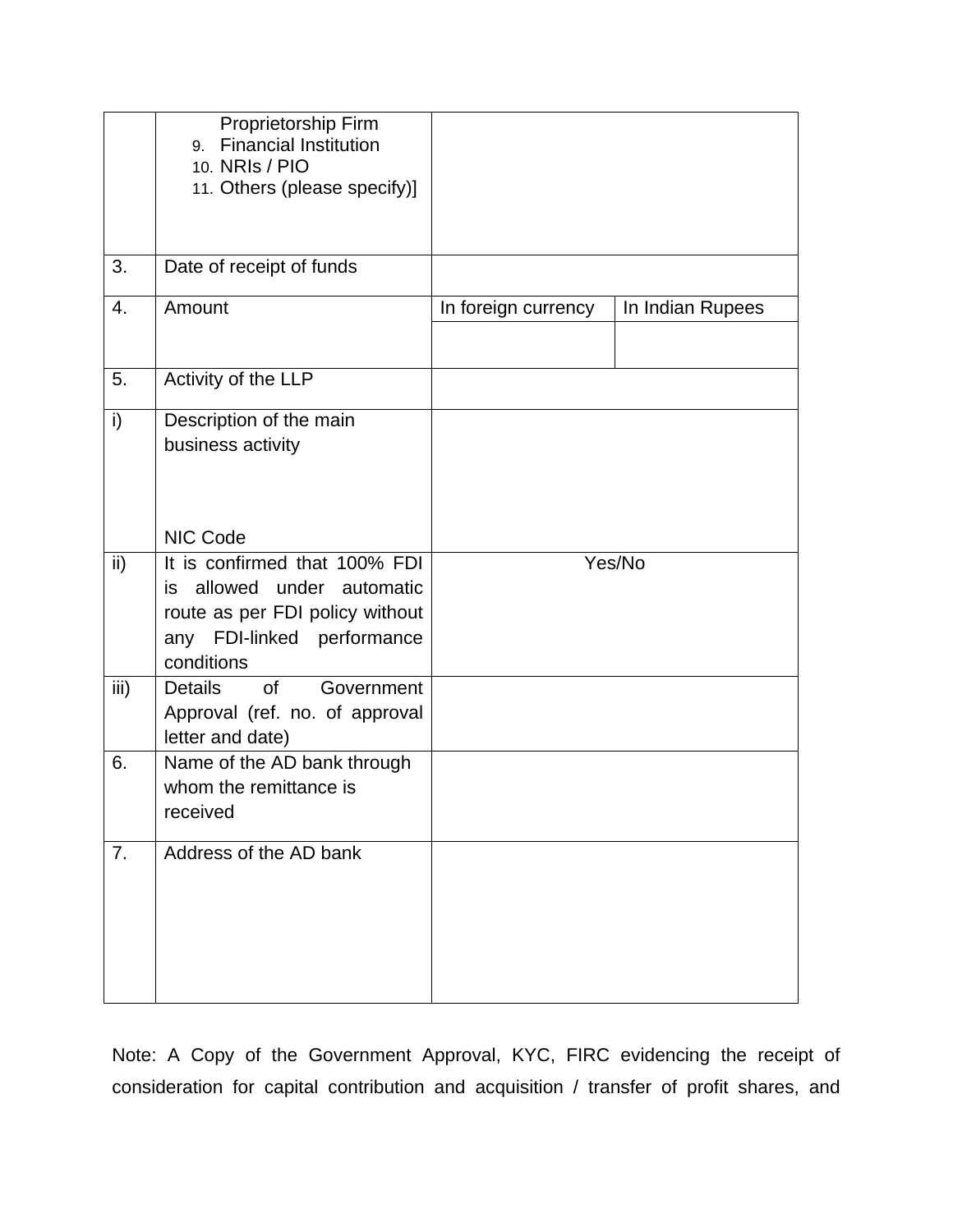certificate from a Chartered accountant / Cost accountant/ an approved valuer from the panel maintained by the Central Government are enclosed.

| (Authorised signatory of the investee)<br>LLP | (Authorised signatory of the AD bank) |
|-----------------------------------------------|---------------------------------------|
| (Stamp)                                       | (Stamp)                               |

### **FOR USE OF THE RESERVE BANK ONLY:**

| <b>Unique</b> | <b>Identification</b> | <b>Number</b> | for | the |  |  |  |  |  |  |  |
|---------------|-----------------------|---------------|-----|-----|--|--|--|--|--|--|--|
|               | remittance received:  |               |     |     |  |  |  |  |  |  |  |

## **DECLARATION TO BE FILED BY THE AUTHORISED REPRESENTATIVE OF THE LIMITED LIABILITY PARTNERSHIP :** *(Delete whichever is not applicable and authenticate)*

We hereby declare that:

1. We comply with the procedure for capital contribution and profit shares as laid down under the Notification No. FEMA. 20/2000-RB dated 3<sup>rd</sup> May 2000, as amended from time to time.

2. Capital contribution /profit shares have been issued to the non-resident investor in terms of FIPB approval No. \_\_\_\_\_\_\_\_\_\_\_\_\_\_\_\_\_\_\_\_\_ dated \_\_\_\_\_\_\_\_\_\_\_\_\_\_\_\_\_\_\_\_\_\_\_\_\_

3. We enclose the following documents in compliance with Notification No. FEMA 20/2000-RB dated 3rd May 2000:

- (i) A certificate from our designated partner certifying that
	- (a) all the requirements of the LLP Act, 2008 have been complied with;
	- (b) terms and conditions of the Government approval have been complied with;
	- (c) the LLP is eligible to issue capital contribution /profit shares under these Regulations; and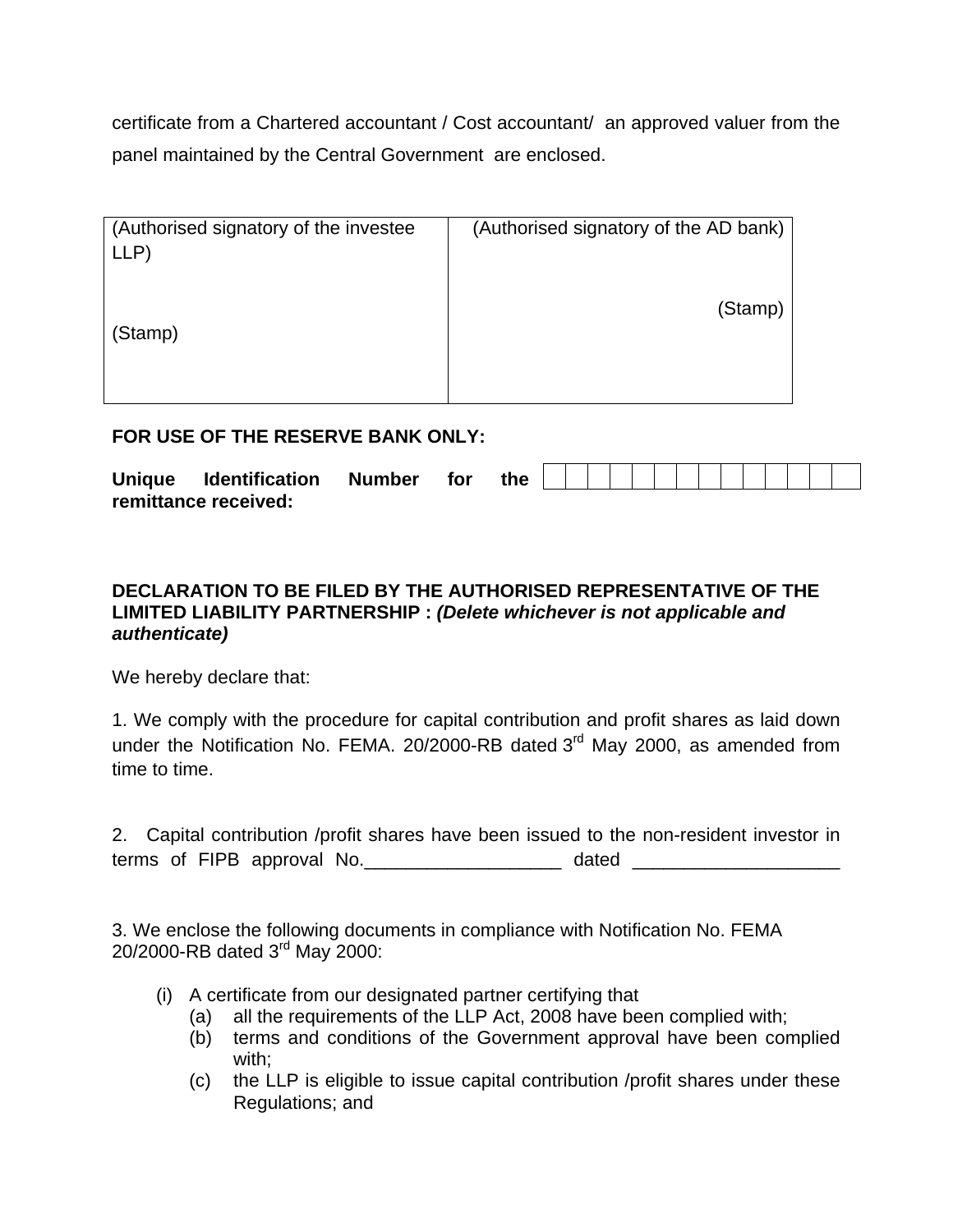- (d) the LLP has all original certificates issued by authorised dealers in India evidencing receipt of amount of consideration in accordance with Notification No. FEMA 20/2000-RB dated 3<sup>rd</sup> May, 2000.
- (ii) A certificate from a Chartered accountant / a Cost accountant/ an approved valuer from the panel maintained by the Central Government, indicating the manner of arriving at the fair price of the capital contribution/profit shares issued to the persons resident outside India.

4. The foreign investment received and reported now will be utilized in compliance with the provision of a Prevention of Money Laundering Act, 2002 (PMLA) and Unlawful Activities(Prevention) Act, 1967 (UAPA). We confirm that the investment complies with the provisions of all applicable Rules and Regulations.

5. Unique Identification Numbers given for all the remittances received so far as consideration for capital contribution and acquisition of profit shares (details as above), by the Reserve Bank.

|                                                                                                                                                                                                                                                                | R |  |  |  |  |  |  |  |
|----------------------------------------------------------------------------------------------------------------------------------------------------------------------------------------------------------------------------------------------------------------|---|--|--|--|--|--|--|--|
|                                                                                                                                                                                                                                                                | R |  |  |  |  |  |  |  |
|                                                                                                                                                                                                                                                                |   |  |  |  |  |  |  |  |
| (Name in Block Letters)<br>$\ddot{\cdot}$ , and the contract of the contract of the contract of the contract of the contract of the contract of the contract of the contract of the contract of the contract of the contract of the contract of the contract o |   |  |  |  |  |  |  |  |
|                                                                                                                                                                                                                                                                |   |  |  |  |  |  |  |  |
| Place:                                                                                                                                                                                                                                                         |   |  |  |  |  |  |  |  |
|                                                                                                                                                                                                                                                                |   |  |  |  |  |  |  |  |

Date:

(\* To be signed by Designated Partner/Authorised Signatory of the LLP)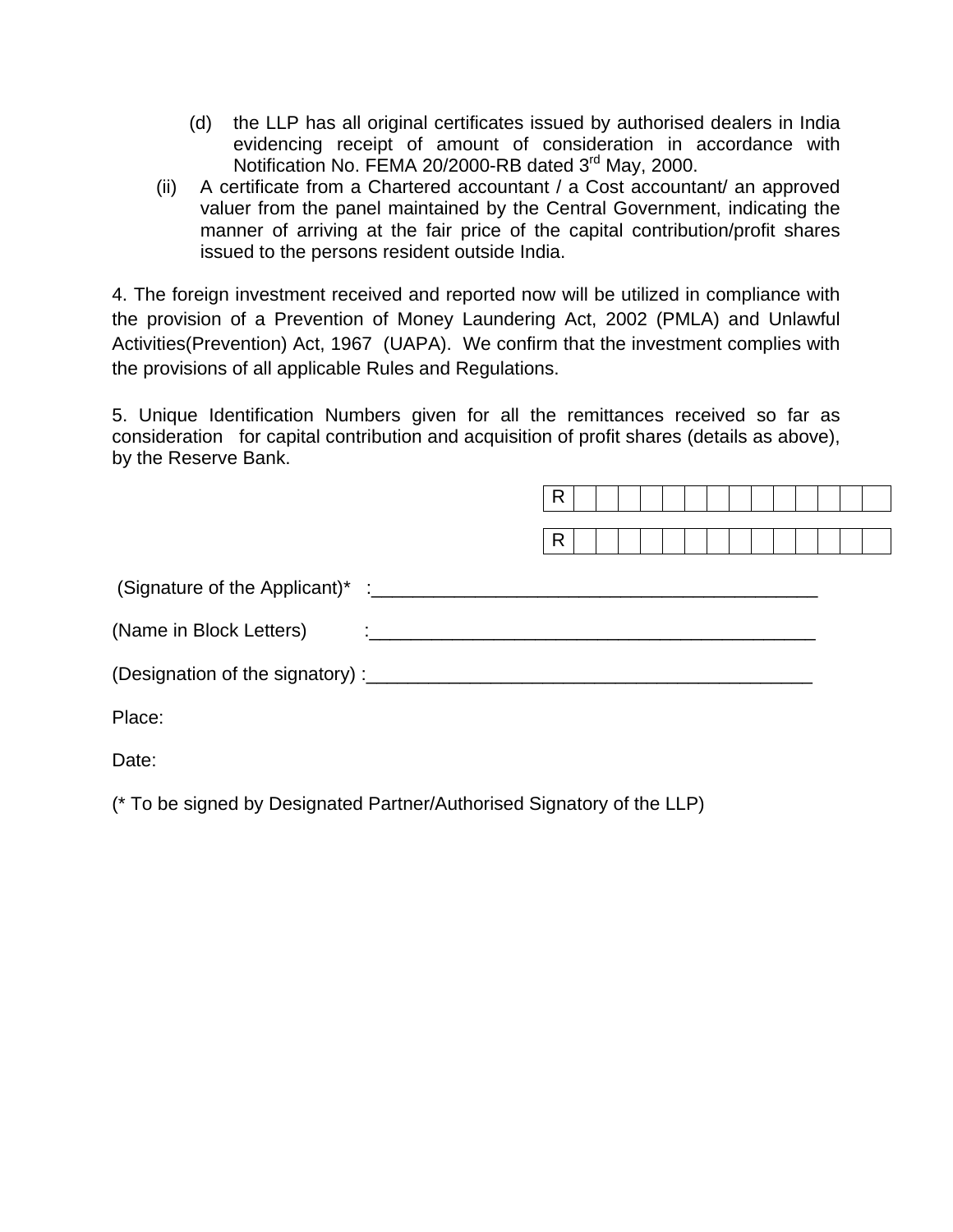## **CERTIFICATE TO BE FILED BY THE DESIGNATED PARTNER/AUTHORISED SIGNATORY OF THE LIMITED LIABILITY PARTNERSHIP ACCEPTING THE INVESTMENT:**

In respect of the abovementioned details, we certify the following:

1. All the requirements of the Limited Liability Partnership Act, 2008 have been complied with.

2. Terms and conditions of the Government approval, if any, have been complied with.

3. The LLP is eligible to issue capital contribution /profit shares under these Regulations.

4. The LLP has all original certificates issued by AD Category – I banks in India, evidencing receipt of amount of consideration in accordance with provisions of Notification No. FEMA. 20/2000-RB dated May 3, 2000, as amended from time to time.

(Name & Signature of the Designated Partner/Authorised Signatory of the LLP) (Seal)

## **FOR USE OF THE RESERVE BANK ONLY:**

| <b>Registration</b>    | Number | for | the | <b>FOREIGN</b> |  |  |  |  |  |  |  |  |
|------------------------|--------|-----|-----|----------------|--|--|--|--|--|--|--|--|
| <b>INVESTMENT-LLP:</b> |        |     |     |                |  |  |  |  |  |  |  |  |

**Unique Identification Number allotted to the Company at the time of reporting receipt of remittance**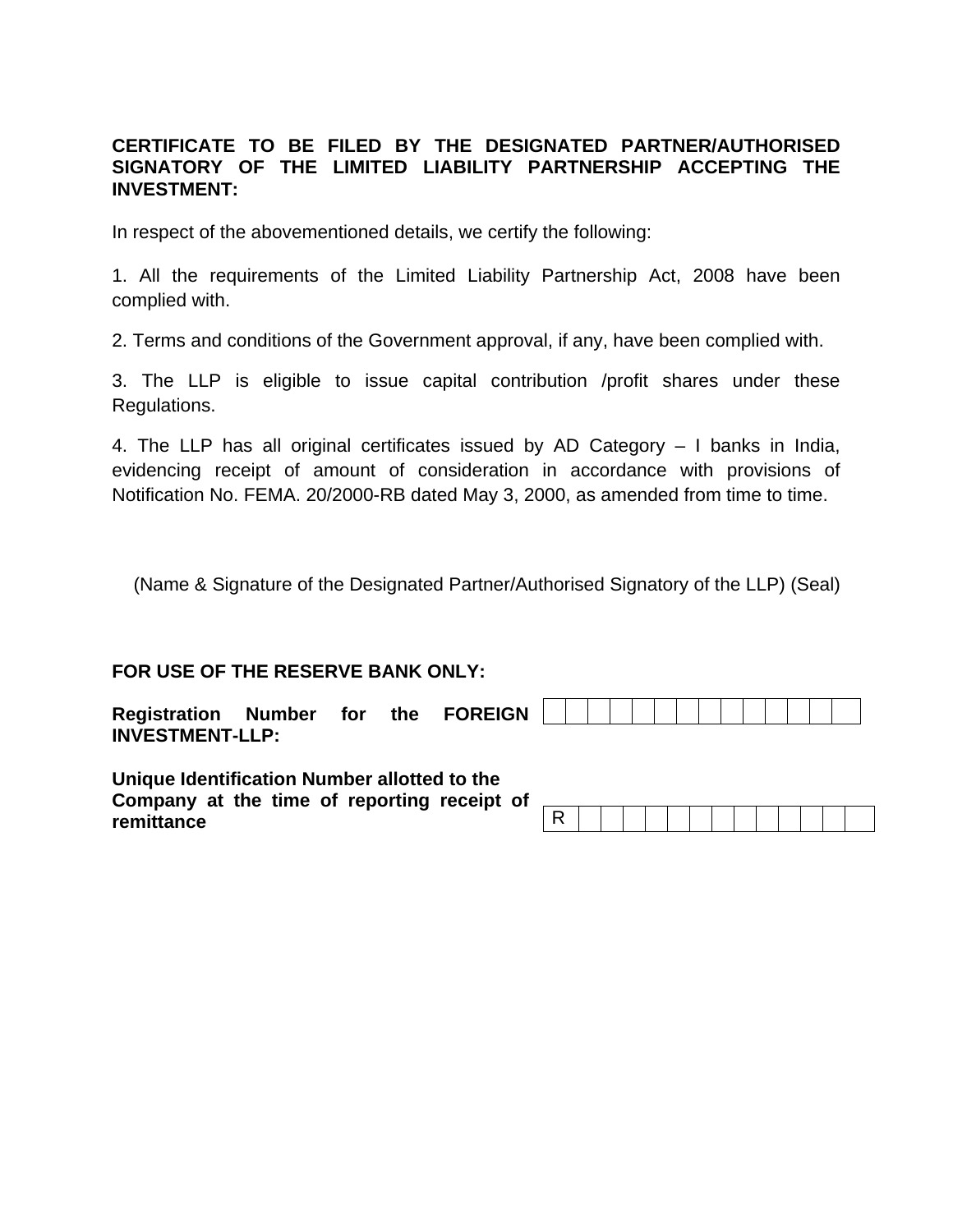**Annex III**  [Annex to A. P. (DIR Series) Circular No. 123 dated April 16, 2014]

|                            | Form FOREIGN DIRECT INVESTMENT-LLP(II)                                                                                                                                                |                                                                                                                                                                                                                                                                                                                                               |  |  |  |  |  |  |  |  |  |  |
|----------------------------|---------------------------------------------------------------------------------------------------------------------------------------------------------------------------------------|-----------------------------------------------------------------------------------------------------------------------------------------------------------------------------------------------------------------------------------------------------------------------------------------------------------------------------------------------|--|--|--|--|--|--|--|--|--|--|
|                            |                                                                                                                                                                                       | Declaration regarding transfer of capital contribution/profit shares of an Limited                                                                                                                                                                                                                                                            |  |  |  |  |  |  |  |  |  |  |
|                            |                                                                                                                                                                                       | Liability Partnership from resident to non- resident / non-resident to resident                                                                                                                                                                                                                                                               |  |  |  |  |  |  |  |  |  |  |
|                            |                                                                                                                                                                                       | (to be submitted to the Authorised Dealer Category-1 bank branch in quadruplicate within                                                                                                                                                                                                                                                      |  |  |  |  |  |  |  |  |  |  |
|                            |                                                                                                                                                                                       | 60 days from the date of receipt of funds)                                                                                                                                                                                                                                                                                                    |  |  |  |  |  |  |  |  |  |  |
|                            | The following documents are enclosed                                                                                                                                                  |                                                                                                                                                                                                                                                                                                                                               |  |  |  |  |  |  |  |  |  |  |
|                            | For transfer of capital contribution /profit shares of a Limited Liability Partnership by a                                                                                           |                                                                                                                                                                                                                                                                                                                                               |  |  |  |  |  |  |  |  |  |  |
|                            | person resident in India                                                                                                                                                              |                                                                                                                                                                                                                                                                                                                                               |  |  |  |  |  |  |  |  |  |  |
|                            | Consent Letter duly signed by the seller and buyer or their duly appointed agent<br>i.<br>and in the latter case the Power of Attorney Document.                                      |                                                                                                                                                                                                                                                                                                                                               |  |  |  |  |  |  |  |  |  |  |
|                            | The capital contribution/ profit share holding pattern of the investee LLP after the<br>ii.<br>acquisition of capital contribution/ profit shares by a person resident outside India. |                                                                                                                                                                                                                                                                                                                                               |  |  |  |  |  |  |  |  |  |  |
|                            | Certificate indicating fair price of capital contribution/profit share of an LLP from a<br>iii.<br>Chartered accountant / a Cost accountant/ an approved valuer from the panel        |                                                                                                                                                                                                                                                                                                                                               |  |  |  |  |  |  |  |  |  |  |
|                            | maintained by the Central Government,.                                                                                                                                                |                                                                                                                                                                                                                                                                                                                                               |  |  |  |  |  |  |  |  |  |  |
|                            | iv.<br>been complied with.                                                                                                                                                            | Declaration from the buyer to the effect that he is eligible to acquire capital<br>contribution /profit shares i.e., necessary Government approval has been obtained<br>by the buyer or seller and terms and conditions of the Government approval, the<br>foreign investment limits mentioned therein as well as the pricing guidelines have |  |  |  |  |  |  |  |  |  |  |
|                            |                                                                                                                                                                                       | Additional documents in respect of transfer of capital contribution /profit shares of<br>an Limited Liability Partnership by a person resident outside India                                                                                                                                                                                  |  |  |  |  |  |  |  |  |  |  |
|                            | v.                                                                                                                                                                                    | No Objection/Tax Clearance Certificate from Income Tax Authority/ Chartered<br>Account//Cost Accountant/ Company Secretary in practice.                                                                                                                                                                                                       |  |  |  |  |  |  |  |  |  |  |
| 1                          | <b>Name of the Limited</b>                                                                                                                                                            |                                                                                                                                                                                                                                                                                                                                               |  |  |  |  |  |  |  |  |  |  |
|                            | <b>Liability Partnership</b>                                                                                                                                                          |                                                                                                                                                                                                                                                                                                                                               |  |  |  |  |  |  |  |  |  |  |
| Address (including e-mail, |                                                                                                                                                                                       |                                                                                                                                                                                                                                                                                                                                               |  |  |  |  |  |  |  |  |  |  |
|                            | telephone Number, Fax no.)                                                                                                                                                            |                                                                                                                                                                                                                                                                                                                                               |  |  |  |  |  |  |  |  |  |  |
|                            |                                                                                                                                                                                       |                                                                                                                                                                                                                                                                                                                                               |  |  |  |  |  |  |  |  |  |  |
|                            |                                                                                                                                                                                       |                                                                                                                                                                                                                                                                                                                                               |  |  |  |  |  |  |  |  |  |  |
|                            |                                                                                                                                                                                       |                                                                                                                                                                                                                                                                                                                                               |  |  |  |  |  |  |  |  |  |  |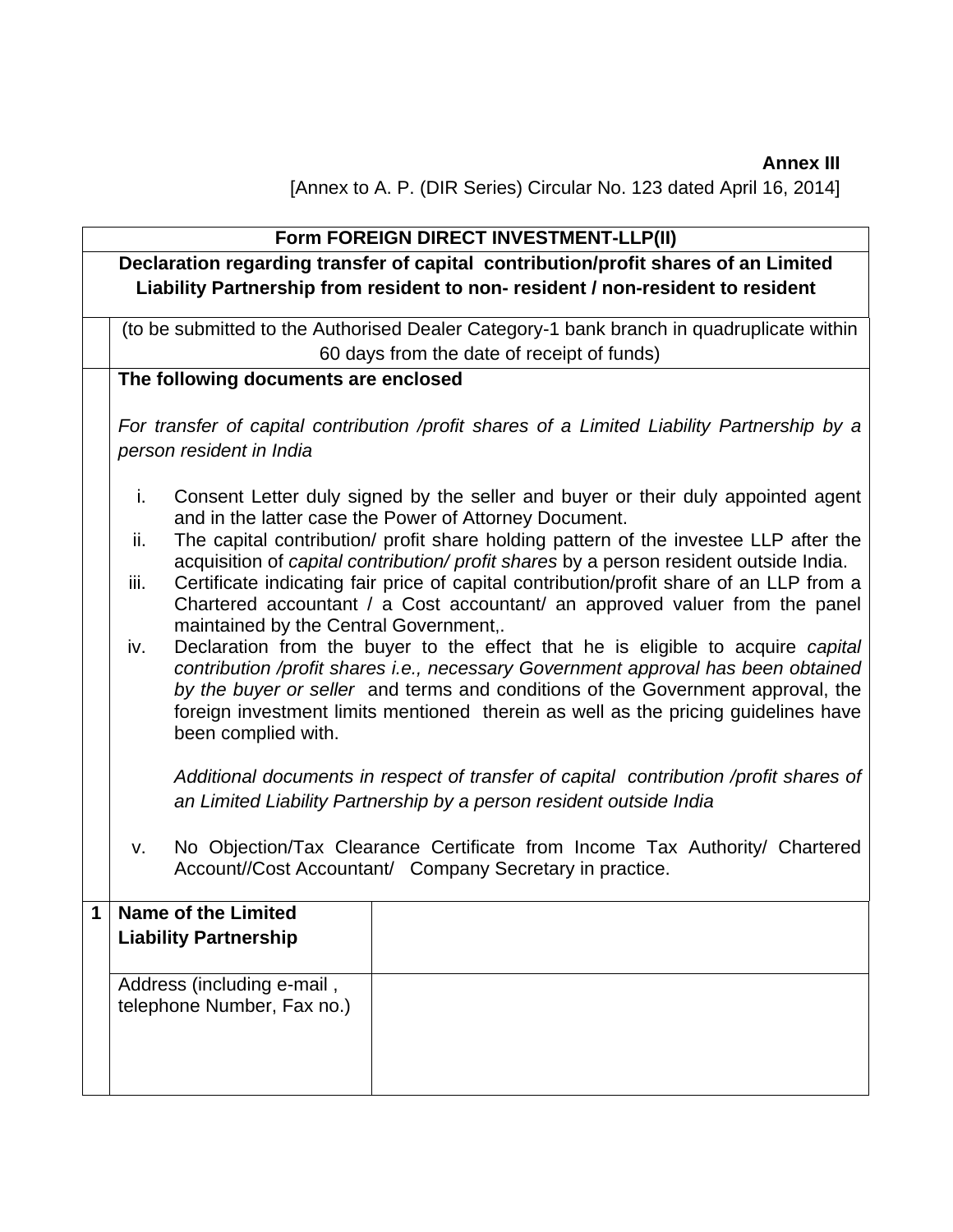|                | Activity                                                       |                                          |
|----------------|----------------------------------------------------------------|------------------------------------------|
|                | Identification number<br>No.(LLPIN)                            |                                          |
| $\overline{2}$ | <b>Nature of transaction</b>                                   | Transfer from resident to non-resident / |
|                | (Strike out whichever is not<br>applicable)                    | Transfer from non-resident to resident   |
| $\mathbf{3}$   | Name of the buyer                                              |                                          |
|                | <b>Constitution / Nature of the</b>                            |                                          |
|                | investing Entity                                               |                                          |
|                | Specify whether                                                |                                          |
|                | 1. Individual<br>2. LLP                                        |                                          |
|                | 3. Company                                                     |                                          |
|                | 4. Foreign Trust<br>5. Private Equity Fund                     |                                          |
|                | 6. Pension/ Provident<br>Fund                                  |                                          |
|                | 7. Sovereign Wealth<br>Fund (SWF <sup><math>\pi</math></sup> ) |                                          |
|                | 8. Partnership /                                               |                                          |
|                | Proprietorship firm<br>9. Financial Institution                |                                          |
|                | 10. NRIs / PIOs<br>11. Others                                  |                                          |
|                | Date and Place of                                              |                                          |
|                | Incorporation<br>Address of the buyer                          |                                          |
|                |                                                                |                                          |

<span id="page-7-0"></span> π SWF means a Government investment vehicle which is funded by foreign exchange assets, and which manages those assets separately from the official reserves of the monetary authorities.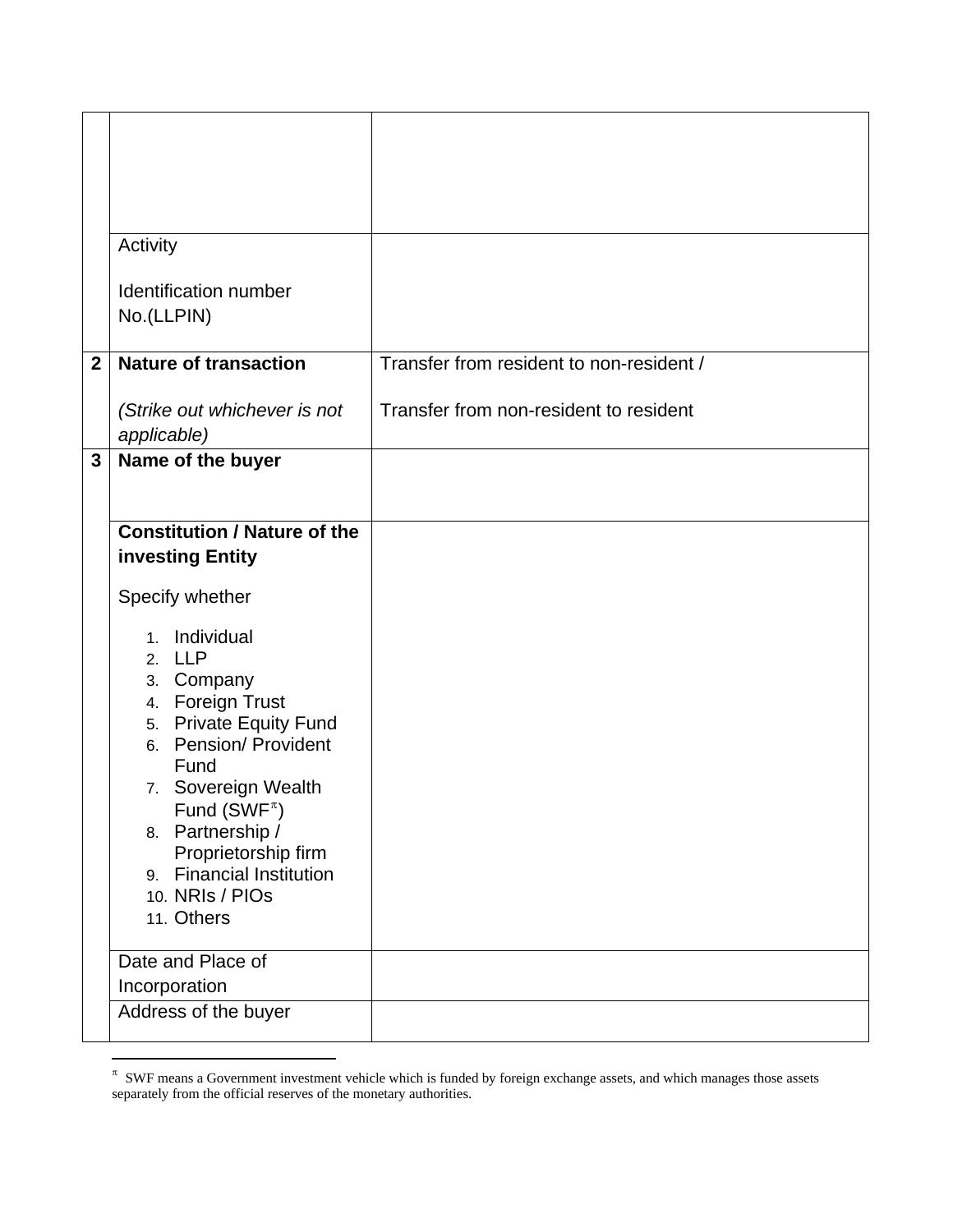|                | (including e-mail, telephone                    |                                                       |       |                   |               |
|----------------|-------------------------------------------------|-------------------------------------------------------|-------|-------------------|---------------|
|                | number. Fax no.)                                |                                                       |       |                   |               |
| 5              | Name of the seller                              |                                                       |       |                   |               |
|                |                                                 |                                                       |       |                   |               |
|                | <b>Constitution / Nature of the</b>             |                                                       |       |                   |               |
|                | disinvesting partner                            |                                                       |       |                   |               |
|                |                                                 |                                                       |       |                   |               |
|                | Specify whether                                 |                                                       |       |                   |               |
|                | Individual<br>$1_{-}$                           |                                                       |       |                   |               |
|                | 2. LLP                                          |                                                       |       |                   |               |
|                | 3. Company                                      |                                                       |       |                   |               |
|                | 4. Foreign Trust                                |                                                       |       |                   |               |
|                | 5. Private Equity Fund<br>6. Pension/ Provident |                                                       |       |                   |               |
|                | Fund                                            |                                                       |       |                   |               |
|                | 7. Sovereign Wealth                             |                                                       |       |                   |               |
|                | Fund (SWF $\Pi$ )                               |                                                       |       |                   |               |
|                | 8. Partnership/                                 |                                                       |       |                   |               |
|                | Proprietorship firm                             |                                                       |       |                   |               |
|                | 9. Financial Institution                        |                                                       |       |                   |               |
|                | 10. NRIs/PIOs<br>11. Others                     |                                                       |       |                   |               |
|                | Date and Place of                               |                                                       |       |                   |               |
|                | Registration                                    |                                                       |       |                   |               |
|                |                                                 |                                                       |       |                   |               |
|                | Address of the seller                           |                                                       |       |                   |               |
|                |                                                 |                                                       |       |                   |               |
|                | (including e-mail, telephone                    |                                                       |       |                   |               |
|                | Number Fax no)                                  |                                                       |       |                   |               |
|                |                                                 |                                                       |       |                   |               |
| 6              | <b>Particulars of earlier FIPB</b>              |                                                       |       |                   |               |
|                | approvals                                       |                                                       |       |                   |               |
| $\overline{7}$ | Details regarding capital                       | contribution or profit shares of an Limited Liability |       |                   |               |
|                | <b>Partnership to be transferred</b>            |                                                       |       |                   |               |
|                | Date of the transaction                         | <b>Percentage of</b>                                  | Value | <b>Negotiated</b> | Amount of     |
|                |                                                 | capital                                               | in    | <b>Price for</b>  | consideration |
|                |                                                 | contribution/profit                                   | Rs.   | the               | in Rs.        |

<span id="page-8-0"></span> $\pi$  SWF means a Government investment vehicle which is funded by foreign exchange assets, and which manages those assets separately from the official reserves of the monetary authorities.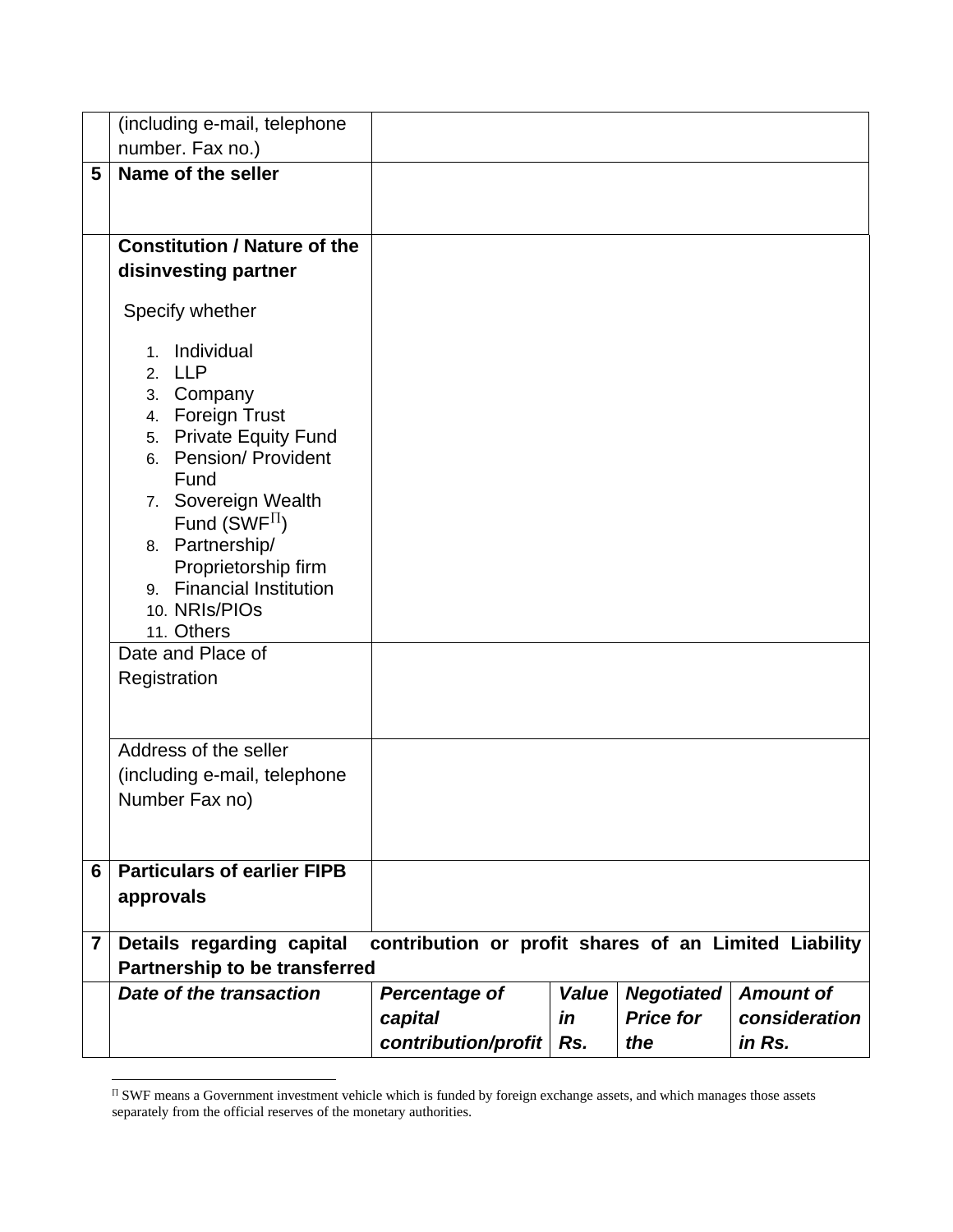|                                                                                                       |                                                                                                                                                                                                                                                    | share               | transfer*in                     |            |  |
|-------------------------------------------------------------------------------------------------------|----------------------------------------------------------------------------------------------------------------------------------------------------------------------------------------------------------------------------------------------------|---------------------|---------------------------------|------------|--|
|                                                                                                       |                                                                                                                                                                                                                                                    |                     | Rs.                             |            |  |
|                                                                                                       |                                                                                                                                                                                                                                                    |                     |                                 |            |  |
|                                                                                                       |                                                                                                                                                                                                                                                    |                     |                                 |            |  |
|                                                                                                       |                                                                                                                                                                                                                                                    |                     |                                 |            |  |
|                                                                                                       |                                                                                                                                                                                                                                                    |                     |                                 |            |  |
|                                                                                                       |                                                                                                                                                                                                                                                    |                     |                                 |            |  |
| 8                                                                                                     | Foreign Investments in the<br><b>Limited Liability Partnership</b>                                                                                                                                                                                 |                     | capital<br>contribution/ profit | Percentage |  |
|                                                                                                       |                                                                                                                                                                                                                                                    |                     | shares                          |            |  |
|                                                                                                       |                                                                                                                                                                                                                                                    | Before the transfer |                                 |            |  |
|                                                                                                       |                                                                                                                                                                                                                                                    | After the transfer  |                                 |            |  |
|                                                                                                       | Price as per Valuation                                                                                                                                                                                                                             |                     |                                 |            |  |
|                                                                                                       | guidelines                                                                                                                                                                                                                                         |                     |                                 |            |  |
|                                                                                                       | * Valuation report (certificate                                                                                                                                                                                                                    |                     |                                 |            |  |
|                                                                                                       | from Chartered Accountant//                                                                                                                                                                                                                        |                     |                                 |            |  |
|                                                                                                       | Cost Accountant/ approved                                                                                                                                                                                                                          |                     |                                 |            |  |
|                                                                                                       | valuer from<br>the<br>panel<br>maintained by the Central                                                                                                                                                                                           |                     |                                 |            |  |
|                                                                                                       | Government to be attached)                                                                                                                                                                                                                         |                     |                                 |            |  |
|                                                                                                       |                                                                                                                                                                                                                                                    |                     |                                 |            |  |
| Declaration by the transferor / transferee                                                            |                                                                                                                                                                                                                                                    |                     |                                 |            |  |
| I / We hereby declare that :                                                                          |                                                                                                                                                                                                                                                    |                     |                                 |            |  |
| The particulars given above are true and correct to the best of my/our knowledge and<br>ı.<br>belief. |                                                                                                                                                                                                                                                    |                     |                                 |            |  |
|                                                                                                       | I/ We, was/were holding the capital contribution/profit shares of a Limited Liability<br>ii.<br>Partnership as per foreign investment policy issued by the Government of India as<br>well as notified under FEMA Regulations.                      |                     |                                 |            |  |
|                                                                                                       | iii.<br>I/ We, am/are eligible to acquire the capital contribution /profit shares of a Limited<br>Liability Partnership in terms of the foreign investment policy issued by the<br>Government of India as well as notified under FEMA Regulations. |                     |                                 |            |  |

iv. The foreign investment limit as per Government approval and the pricing guidelines have been adhered to.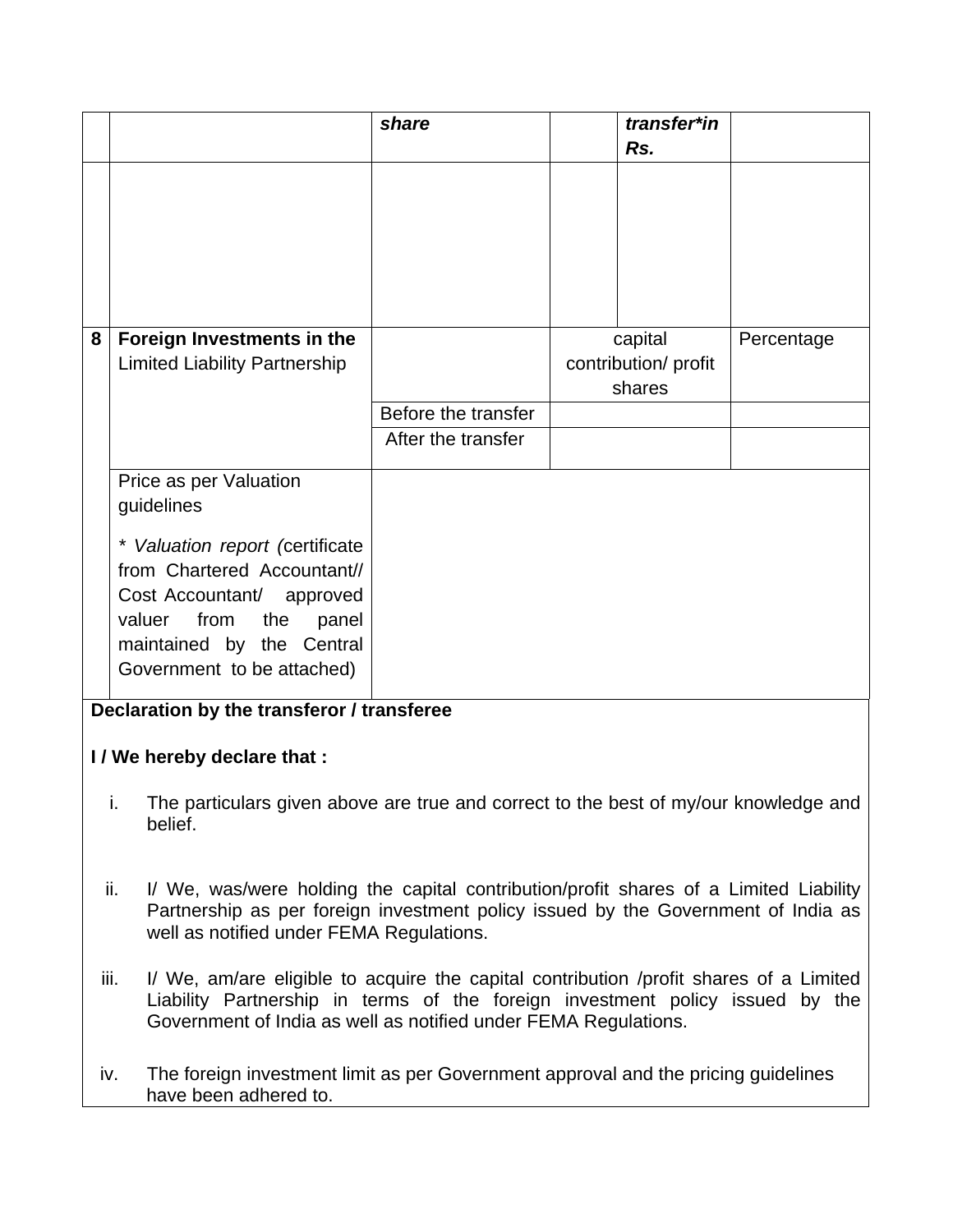## **Signature of the Declarant or his duly authorised agent**

#### **Date:**

### **Note:**

*In respect of the transfer of capital contribution /profit shares of a Limited Liability Partnership*  from resident to non- resident the declaration has to be signed by the non- resident buyer, *and in respect of the transfer of capital contribution /profit shares of a Limited Liability Partnership from non-resident to resident the declaration has to be signed by the nonresident seller.*

# **Certificate by the AD Bank Branch**

It is certified that the application is complete in all respects.

The receipt /payment for the transaction are in accordance with FEMA Regulations / Reserve Bank guidelines.

**Signature** 

Name and Designation of the Officer

**Date:** Name of the AD Bank Branch

AD Bank Branch Code